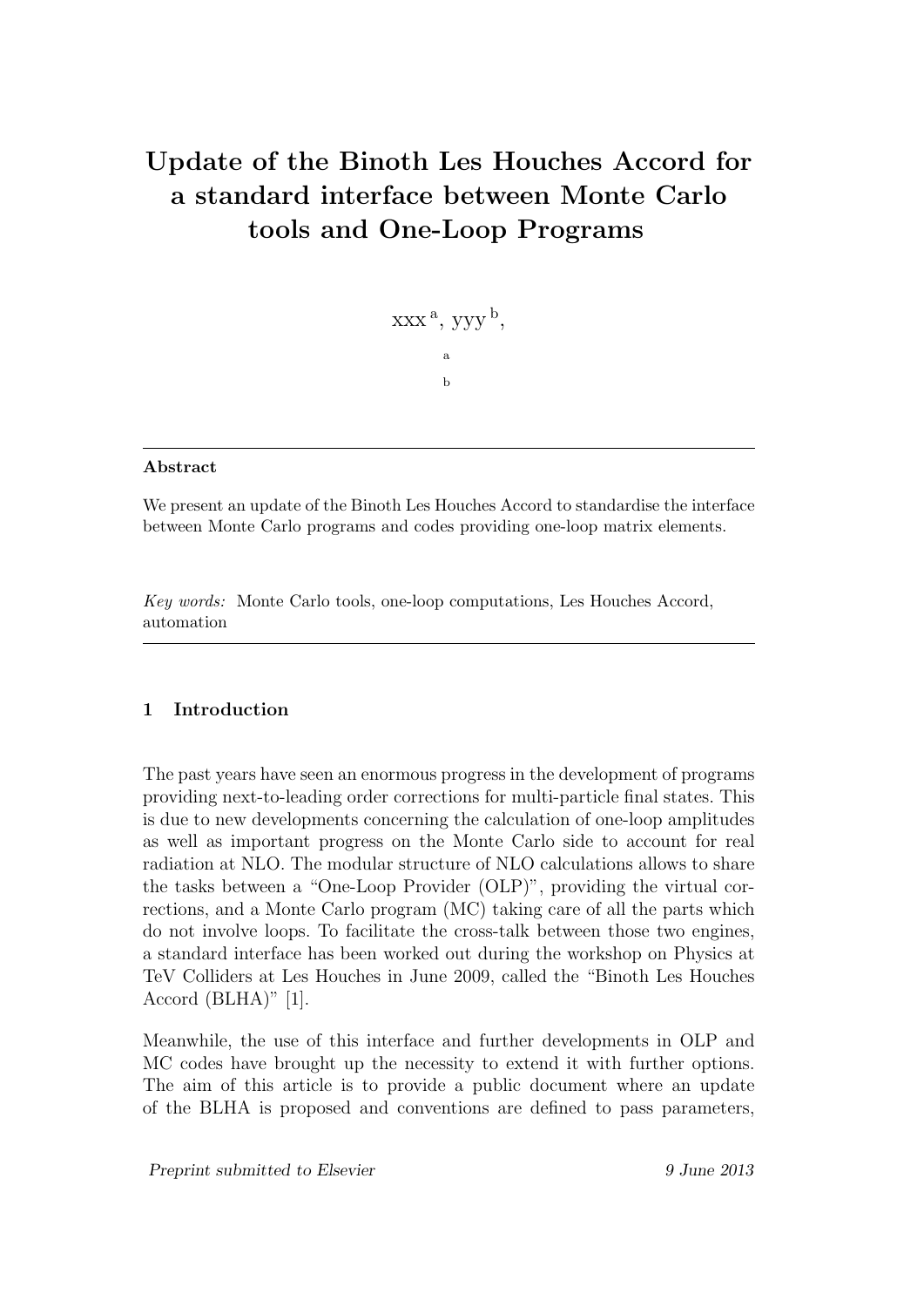calculational schemes etc., and to return less inclusive information, such as matrix elements which are not summed over all colours and helicities.

# 2 Existing features of the interface

We do not aim at an exhaustive description of the complete framework of the interface here, referring to [1] for more details. However we sketch the main features any extension will build upon.

A flowchart of the setup between user, Monte Carlo program and One Loop Provider OLP is shown in Fig. 1.



Fig. 1. Interplay between Monte Carlo program and One Loop Provider (OLP). The user prepares an input card to define the process, to be read by the MC. In the initialization phase of the interface, the OLP "signs" an order file placed by the MC. At runtime, the Monte Carlo program provides Born (B), real radiation part minus infrared subtraction terms (R-S) and integrated subtraction terms (IS). The OLP provides the virtual amplitude for each phase space point. The phase space integration is done by the Monte Carlo program.

The interaction between an OLP and a MC proceeds in two phases: the initialisation phase and the run-time phase. In the initialisation phase, the MC creates a file containing information about the setup and the subprocesses it will need from the OLP to perform the computation. A subprocess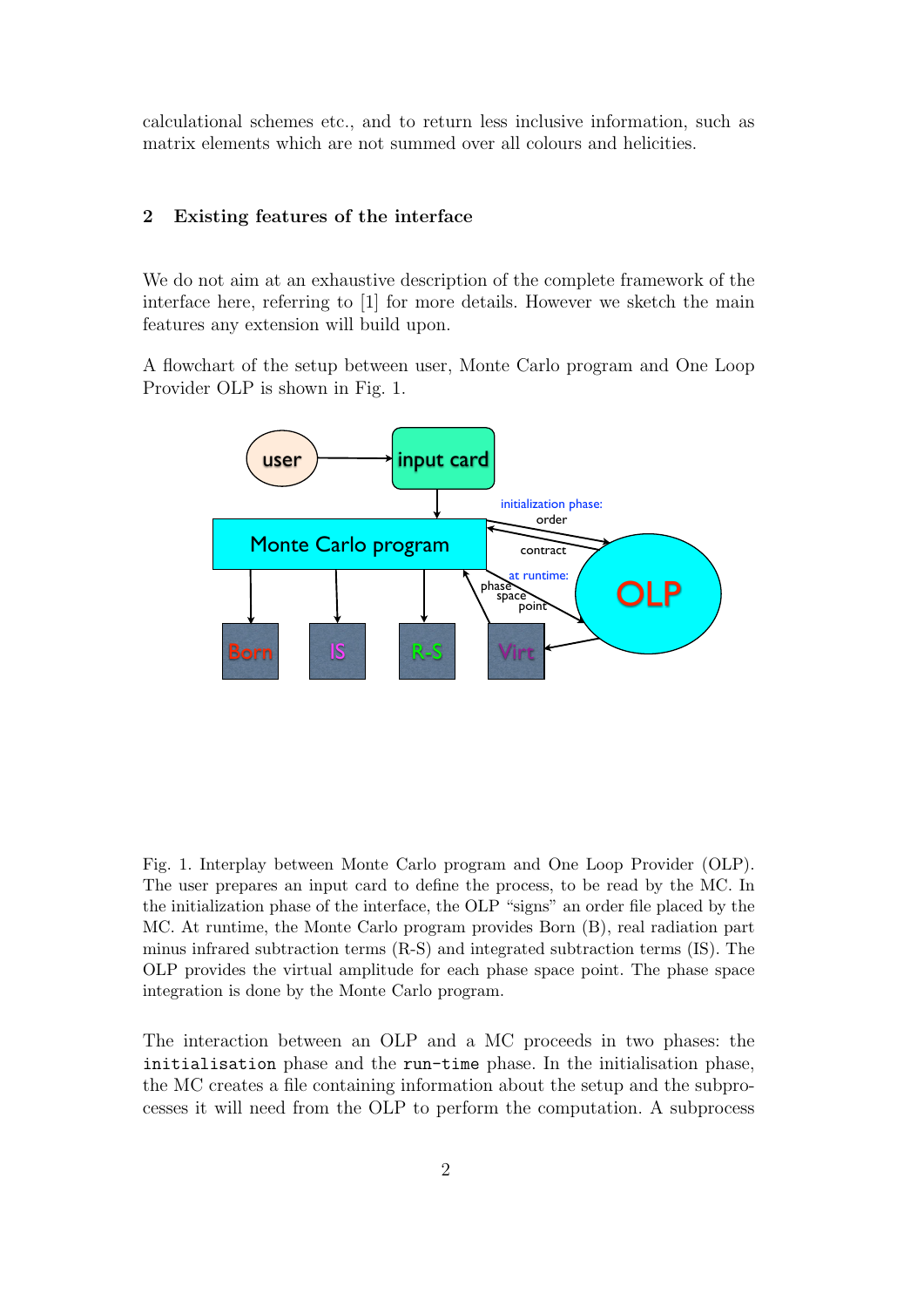can be either a partonic subprocess or a component thereof (e.g. a specific helicity amplitude or a colour partial amplitude). The particles are identified by specifying their particle data group (PDG) code. This file is called order file. An example for an order file for  $Z + 1$  jet written by SHERPA, called OLE order.lh, is shown in Fig. 2.

| # OLE_order.lh<br># Created by Sherpa-1.4.1                                                                                                                                                                     |                                                                                    |
|-----------------------------------------------------------------------------------------------------------------------------------------------------------------------------------------------------------------|------------------------------------------------------------------------------------|
| MatrixElementSquareType CHsummed<br>CorrectionType<br>IRregularisation<br>AlphasPower<br>AlphaPower<br>OperationMode                                                                                            | QCD<br>DRED<br>$\mathbf{1}$<br>$\mathcal{D}_{\mathcal{L}}$<br>CouplingsStrippedOff |
| Z_mass<br>Z_width<br>W mass<br>W_width<br>sin_th_2                                                                                                                                                              | 91.118<br>2.49<br>80.419<br>2.0476<br>0.221051079833                               |
| # process list<br>$1 -1$ -> $11 -11$ 21<br>$21$ 1 $\rightarrow$ 11 $-11$ 1<br>$21 -1 \rightarrow 11 -11 -1$<br>$2 -2 -5 11 -11 21$<br>$21$ $2$ $\rightarrow$ $11$ $-11$ $2$<br>$21 - 2 \rightarrow 11 - 11 - 2$ |                                                                                    |

Fig. 2. Example of an order file for the process  $Z + jet$ , created by SHERPA.

The OLP then reads the order file and checks availability for each item. Then it returns a contract file telling the MC what it can provide. A contract file generated by GoSam as a response to Sherpa's contract file, looks like the one in Fig. 3. From this file, one can already see where an upgrade of the interface is clearly needed: As the original standard did not contain a function which allows to pass parameters, the definition of masses and widths is marked as "Ignored by OLP" in the contract file. Certainly the parameters are passed in the actual calculation, but in a non-standardised way, as an individual agreement between the particular MC and OLP. How to define a standard for the passing of parameters is described in Section 3.1.

The first integer label after each subprocess specifies that this subprocess contains only one component (if it was composed e.g. of several helicity configurations to be evaluated separately, this first label would be an integer larger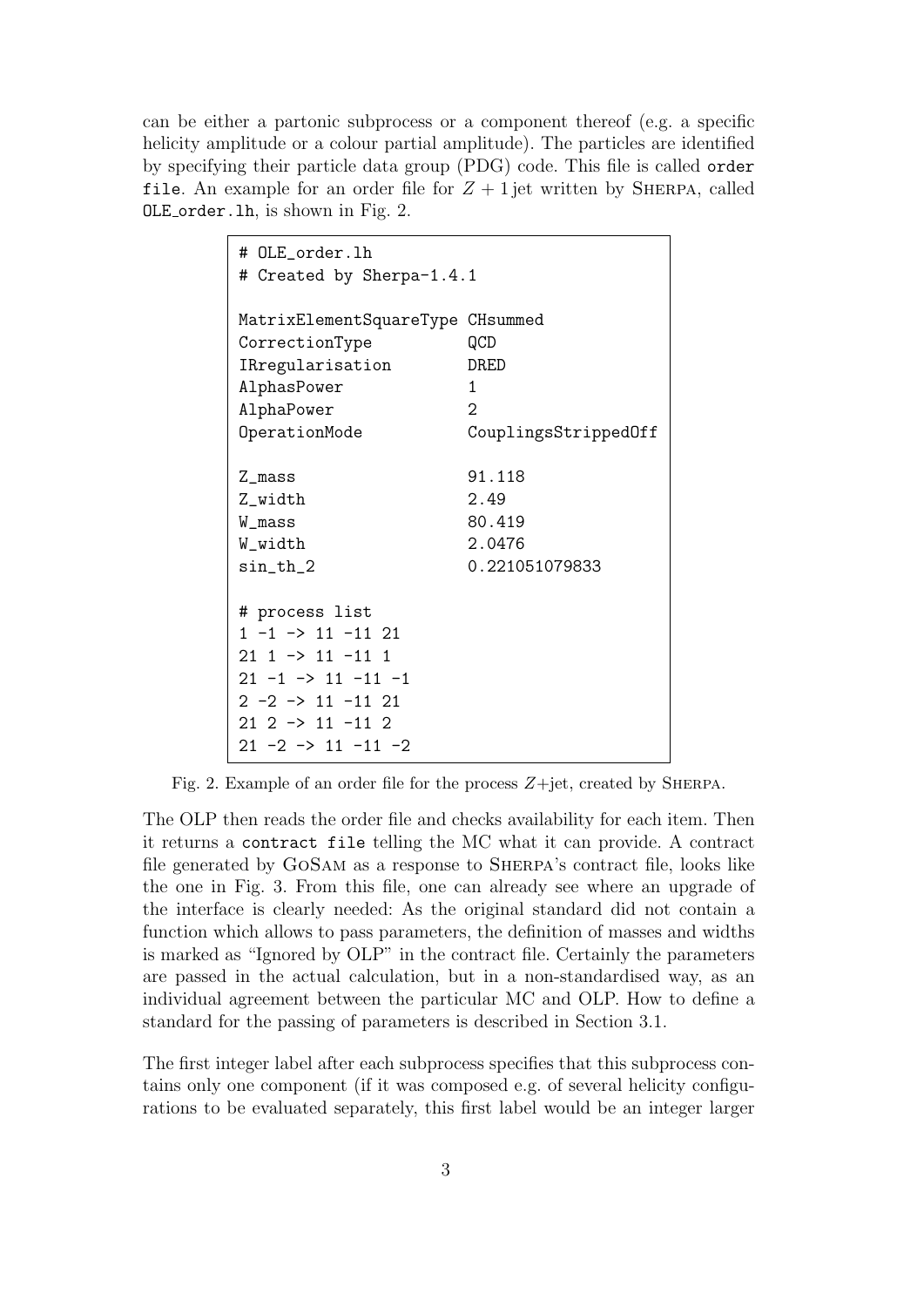```
# vim: syntax=olp
#@OLP GOSAM 1.0
#@IgnoreUnknown True
#@IgnoreCase False
IRregularisation DRED | OK
AlphaPower 2 | OK
sin_th_2 0.221051079833 | OK # Ignored by OLP
Z_width 2.49 | OK # Ignored by OLP
Z_mass 91.118 | OK # Ignored by OLP
W_mass 80.419 | OK # Ignored by OLP
CorrectionType QCD | OK
AlphasPower 1 | OK
W_width 2.0476 | OK # Ignored by OLP
OperationMode CouplingsStrippedOff | OK
MatrixElementSquareType CHsummed | OK
1 -1 -> 11 -11 21 | 1 3
21 1 -> 11 -11 1 | 1 4
21 -1 -> 11 -11 -1 | 1 5
2 -2 -> 11 -11 21 | 1 0
21 2 -> 11 -11 2 | 1 1
21 -2 -> 11 -11 -2 | 1 2
```
Fig. 3. Example of a contract file for the process  $Z + jet$ , created by GOSAM. As the original interface did not define a function which allows to pass parameters, the definition of masses and widths is marked as "Ignored by OLP" in the contract file.

than one). The second integer acts as a label for each subprocess, used at runtime to call the individual subprocesses.

After the contract has been signed, the communication between MC and OLP proceeds via function calls. At present, there are two functions which allow the transfer of information between the two programs. One is the function OLP Start(char\*,&int) which should be called by the MC before starting the runtime phase. The character string in the first argument contains the name of the contract file. The integer in the second argument is set to 1 by the function call if the contract file is accepted. In case of failure, the second argument is different from one, and an error message of the type Error: can not handle contract file should be issued.

The second function which is already in place, but will have a different argument list with the new standards, is the function OLP EvalSubProcess. The parameters to be passed to the OLP EvalSubProcess function according to the original version of the interface are (in this order):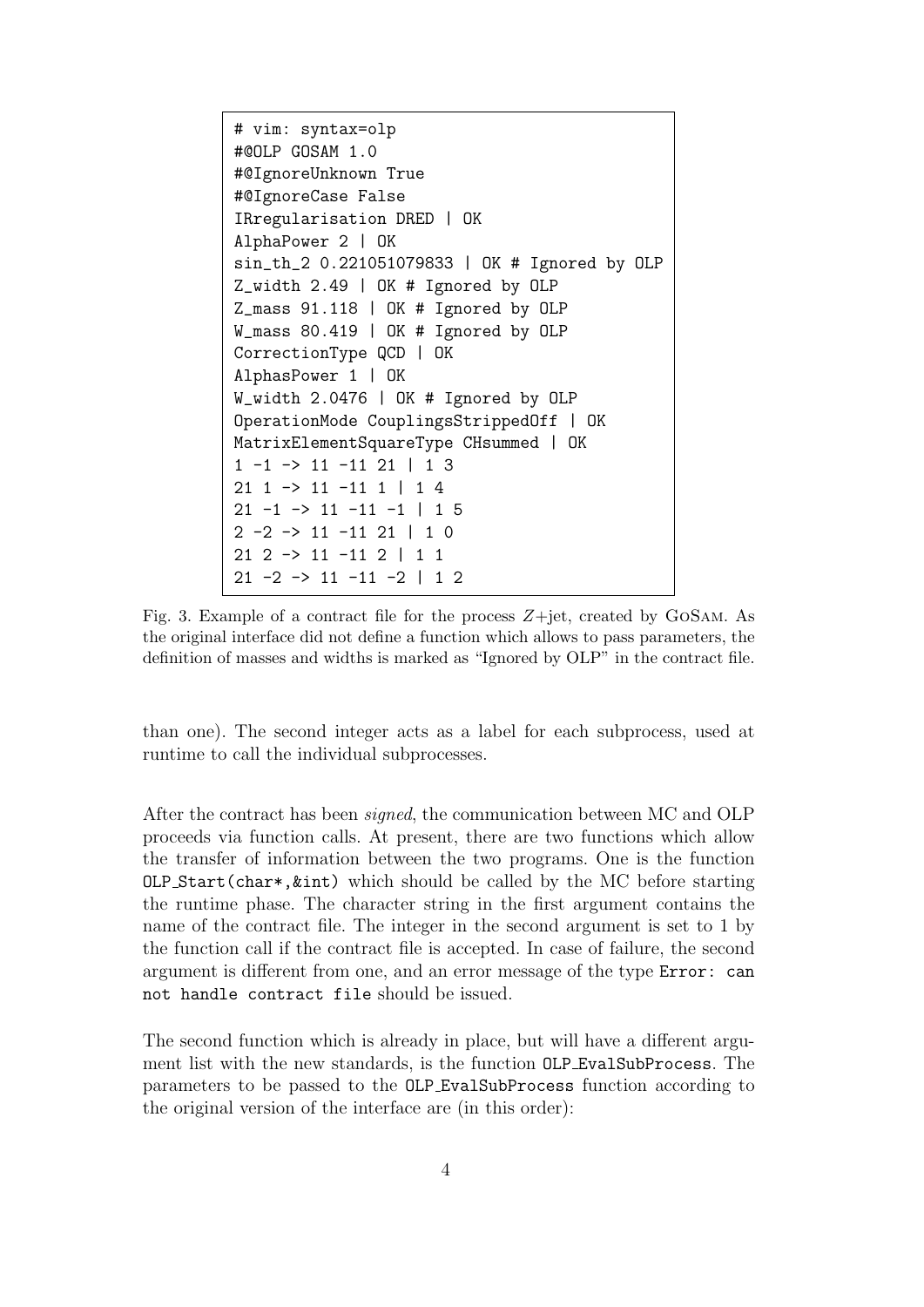- the integer label of the subprocess (as given in the contract file)
- an array containing the components of the momenta. The momenta are placed in a one dimensional array, where physical scattering kinematics is used, i.e.  $k_1+k_2 = k_3+\cdots+k_m$ . For each particle, the kinematics is specified by a 5-tuple:  $(E_j, k_j^x, k_j^y, k_j^z, M_j)$ . Thus a full *m*-particle event is specified by an array of 5∗m double precision numbers filled with the m 5-tuples, ordered by the particle labels.
- the renormalisation scale,  $\mu_{\rm R}$ , as a double precision number, or an array of scales, if different scales need to be passed.
- the strong coupling  $\alpha_s(\mu_R)$ , where  $\alpha_s(\mu_R) = 1$  can be used to indicate that the MC multiplies the returned values with the adequate coupling constants.
- the array where the computed results are returned.

The returned array is expected to contain at least four real-valued double precision numbers

```
PoleCoeff2, PoleCoeff1, PoleCoeff0, BornSquare
```
which correspond to the colour- and helicity-summed (resp. averaged for the initial state) terms  $A_2$ ,  $A_1$ ,  $A_0$ ,  $|\text{Born}|^2$ .

#### 3 New features of the interface

Concerning the initialisation phase: We define a number of new keywords to allow for more options in the order/contract files. The valid keywords are listed in Appendix A.

There should be a check at the level of the order/contract files if all settings are fully supported. As the new standards are not backwards compatible, we propose to place the keyword InterfaceVersion, which can take the values BLHA1 or BLHA2, in the order file.

#### Further, we define a new function

OLP Info(char[15] olp name, char[15] olp version, char[255] message) to be called by the MC after OLP Start. The function serves to keep track of the type and version of the OLP which has been used, and to encourage proper citation. The arguments are the name of the OLP, the version, and a string which contains information about the relevant publications, for example the bibtex identifier.

At runtime, two new functions, OLP\_SetParameter and OLP\_PrintParameter, described in more detail below, are defined.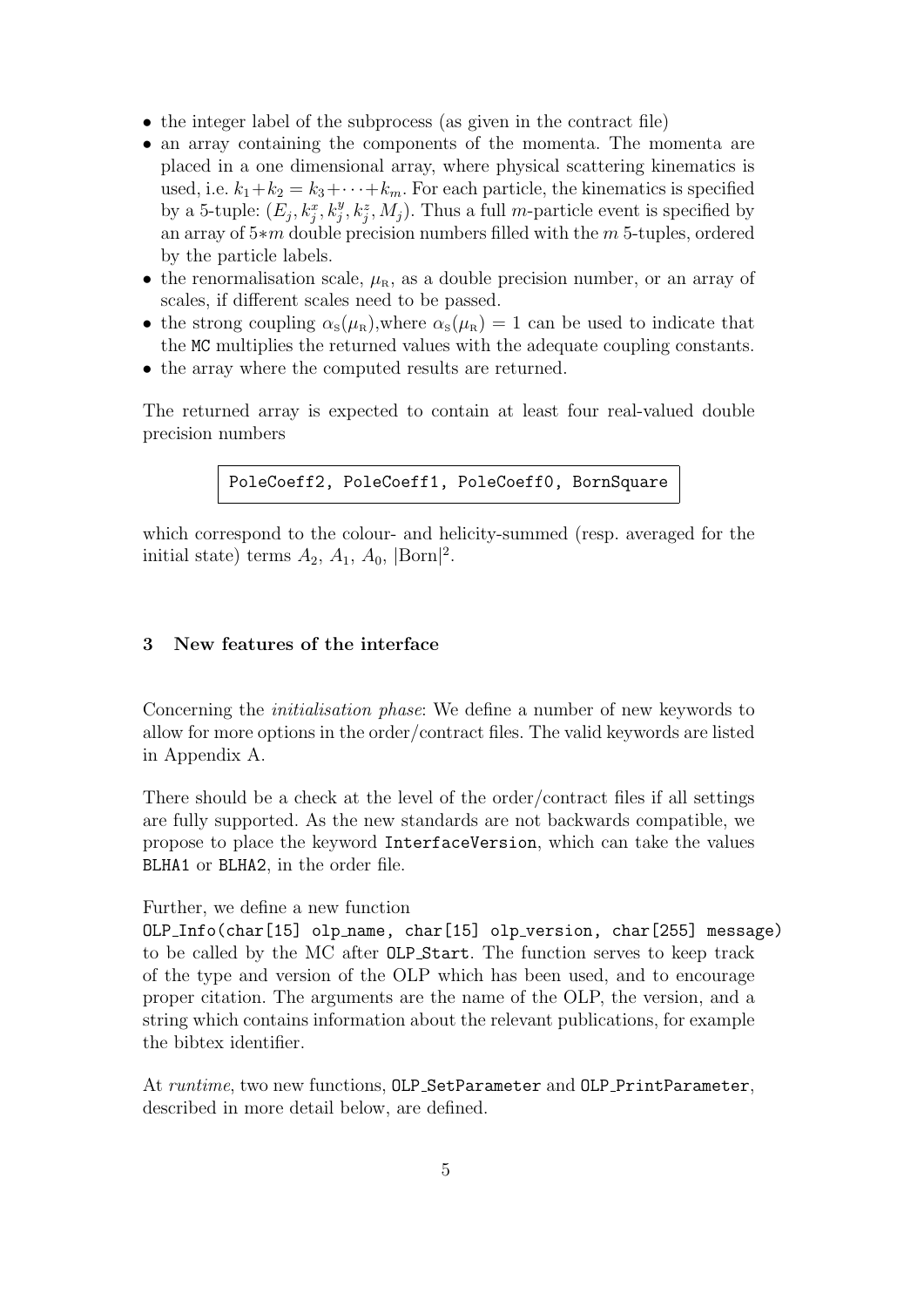The function OLP EvalSubProcess now has pointers in the argument list, and also contains new arguments which are useful for the treatment of unstable phase space points:

# OLP EvalSubProcess(const int\* i, const double\* mu, const double\* pp, double\* rval, int\* status)

The arguments are

- const int<sup>\*</sup> i: one element array with the label of the subprocess
- const double\* pp: array of momenta, conventions  $(E_j, k_j^x, k_j^y, k_j^z, M_j)$  unchanged
- const double\* mu: one element array with renormalisation scale
- double<sup>\*</sup> rval: array of return values
- int<sup>\*</sup> status: one element array denoting the status of the accuracy check.

Note: originally, the argument list of OLP EvalSubProcess contained both  $\mu_r$ and  $\alpha_s(\mu_r)$ : OLP\_EvalSubProcess(int j, double\* pp, double\* mu, double\* alphas, double\* rval).

However,  $\alpha_s(\mu_r)$  can now be set using the new function OLP SetParameter to pass also dynamical parameters. This setup seems also more convenient for mixed (e.g. QCD-EW) corrections or corrections where  $\alpha_s$  at different scales should be used within the same calculation.

#### 3.1 Passing parameters

In the first version of the interface, the standard only allowed to pass a fixed amount of information at the level of the order/contract files. However, to be able to pass also dynamical parameters like running masses, and to have more flexibility in the definition of individual parameters, we suggest the following extension.

Parameters can be passed by the function

# OLP SetParameter(const char\*,const &double,const &double,&int)

where the first argument is a string serving as a keyword for the parameter to be set, followed by two double precision numbers so that complex parameters can also be passed (in case of real parameters, the second double is zero). The integer in the fourth argument is set by the OLP to tell the MC whether the stetting of the parameter was successful.

int=1 means the parameter has been set successfully, int=0 means failure: issue an error message and stop,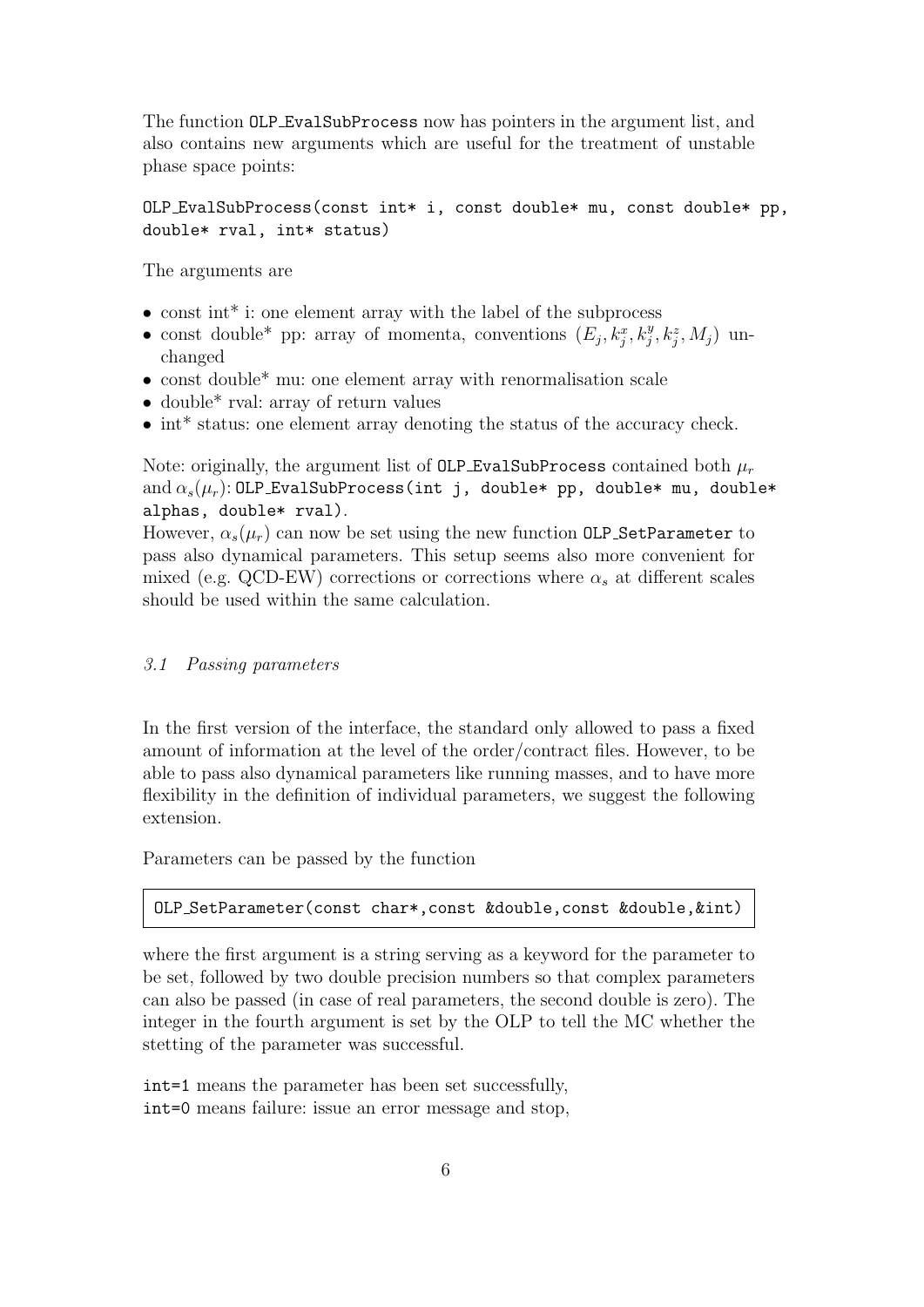int=2 means that the parameter is unknown or the setting is ignored, but the program should proceed.

The function OLP SetParameter can be called at runtime, for every phase space point, if used to define a dynamic parameter. Obviously it can also be called once (for each particular keyword/parameter that needs to be passed) if this is a static parameter needed only at the start of the run-time phase.

An illustrative list of parameter names is given in Table 1.

| keyword     | parameter                   |
|-------------|-----------------------------|
| mass(5)     | b quark mass                |
| mass(6)     | top quark mass              |
| width(6)    | top quark width             |
| sw2         | $\sin^2\theta_w$            |
| vev         | SM vacuum expectation value |
| Gf          | $G_{\rm Fermi}$             |
| <b>VV12</b> | $V_{ud}$                    |
|             |                             |

Table 1

List of keywords to define parameters to be passed by the function OLP\_SetParameter.

Apart from setting individual parameters separately, there should also be the possibility to define some global settings in the order file. For example, Model: SMdiag should set the CKM matrix to unity globally.

Further, we propose a routine OLP\_PrintParameter(const char\* filename) giving out a list of the actual (static) parameter settings used in the calculation, where filename is the name of the output file.

3.2 Treatment of unstable phase space points

At the level of the order file, a new keyword TreatUnstable can be used to define globally how to deal with unstable phase space points. Possible values can be

TreatUnstable discard, sloppy, debug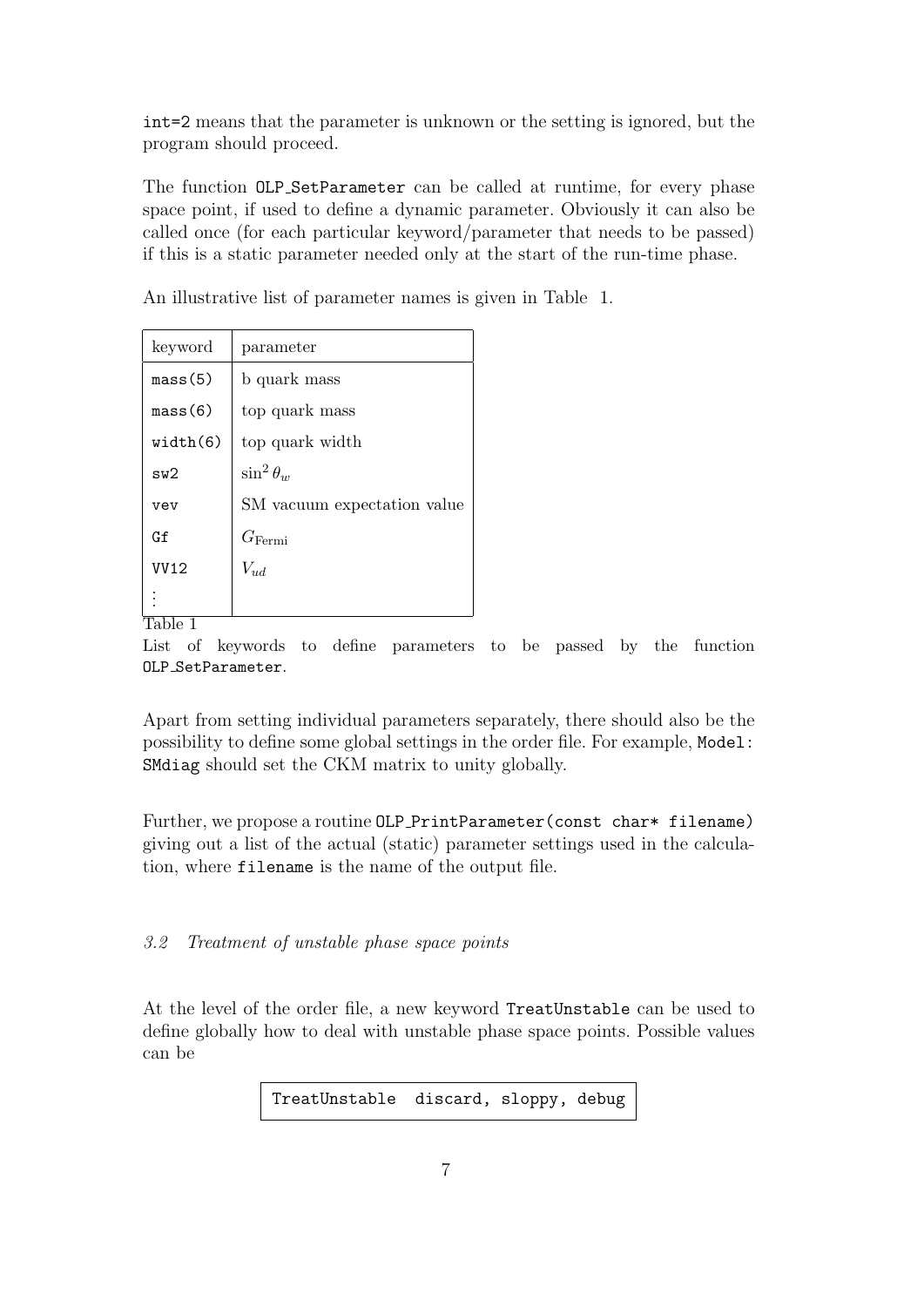When the run-time phase is started, the function  $OLP_SetParameter(...)$ can be used to have a flexible way to decide if a point is classified as unstable. This can be done by a parameter specifying the precision threshold which divides the points into "stable" or "unstable", called Precision.



The precision threshold, i.e. the dividing line between the classification as "stable" or "unstable", should be a relative accuracy determined as a result of internal stability checks. The OLP should be free to use its preferred stability criteria internally.

The function OLP EvalSubProcess can be used to pass information about the quality of the phase space point. The last argument of this function is an array of four real-valued double precision numbers, denoting PoleCoeff2, PoleCoeff1, PoleCoeff0, BornSquare.

We propose to append, after this array, a single integer int encoding the outcome of the stability test. The Monte Carlo program will then proceed according to the flag set in TreatUnstable. int=1 means the point has passed the stability test(s),  $int=0$  means that the phase space point did not pass. If int=0 and the TreatUnstable flag was discard, the point is thrown away, while in the case of sloppy, the value for the virtual part delivered by the OLP could be set to zero, and the histogram would be filled with a point which is approximately Born level. In the case of debug, the phase space point should be printed to a file to allow further diagnostics (but not filled into the histogram). The format of such a debug file should be defined internally within the OLP.

It could further be useful to pass more detailed information, e.g. how many digits the OLP claims to be correct in the finite part of the virtual corrections, as the relative accuracy required by Precision might not always have been reached.

It was agreed to define a flag Extra for OLP specific parameters (not only for the case of stability checks). An example from NJET  $[8]$  looks like

Extra NJetSwitchAcc [default = 1e-5]

Sets the relative accuracy at which higher precision floating point arithmetics will be used to evaluate the phase space point if double precision has not produced the desired accuracy.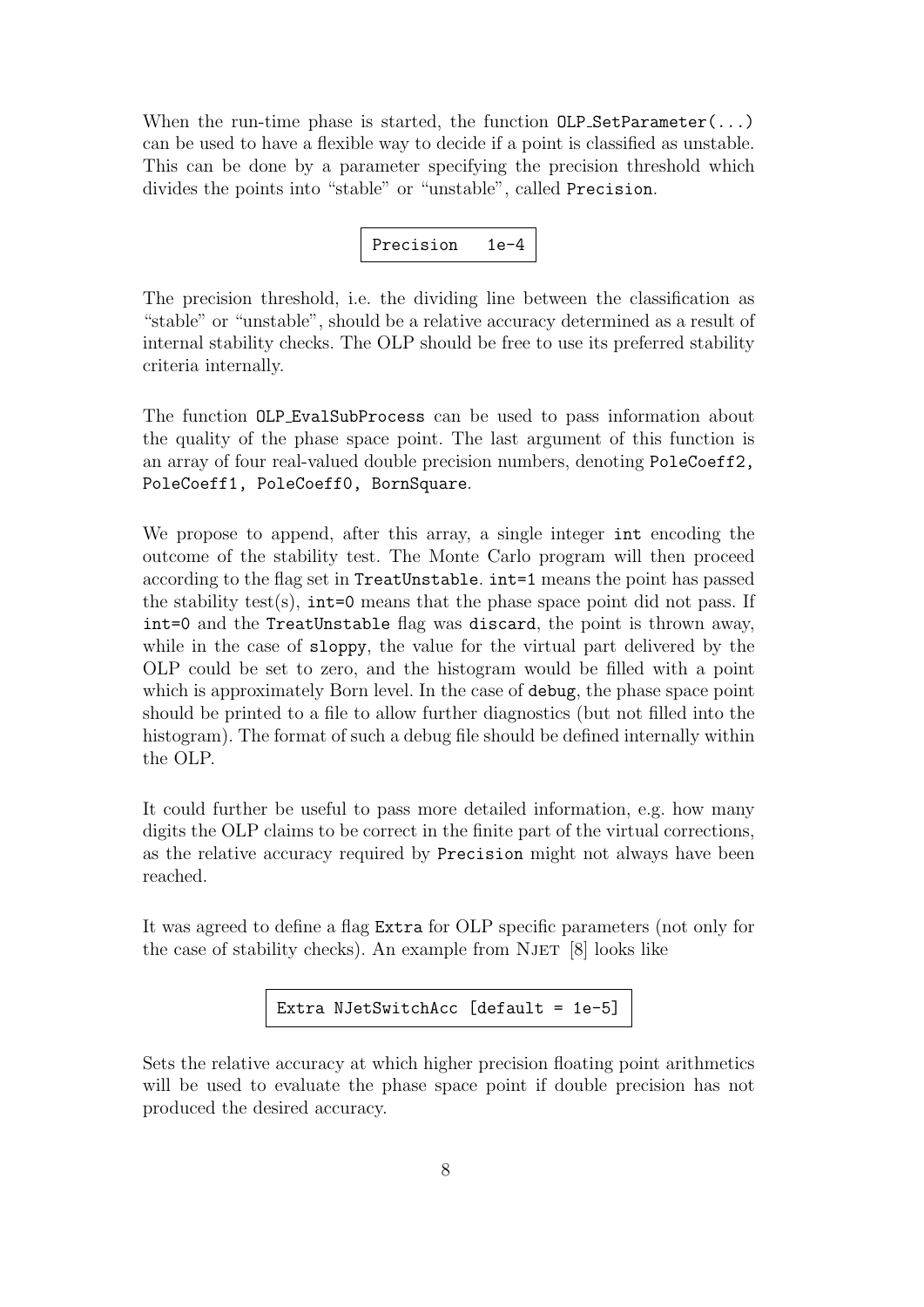## 3.3 Different powers of coupling constants, merging different jet multiplicities

So far, the interface was taylored to the combination of NLO calculations for a fixed jet multiplicity with a parton shower, and focused on QCD corrections rather than electroweak corrections.

However, mixed QCD-EW corrections, or expansions in parameters other than  $\alpha_s$  or  $\alpha$ , require a more flexible scheme to define the desired orders in coupling constants.

Further, recent developments [?, 3, 4] propose a merging method for matched NLO predictions with varying jet multiplicity. In order to calculate merged samples, the Monte Carlo program needs to ask the OLP for one-loop matrix elements with different jet multiplicities and therefore different powers of the coupling constant.

These situations can be accounted for by allowing different settings for different subprocesses. The global settings which by default hold for all subprocesses are overwritten for particular subprocesses if different settings for those subprocesses are explicitly specified.

#### Example:

This setup can be used for merged samples as well as mixed QCD/EW corrections. It can also be used to pass additional information referring only to particular subprocesses, as indicated e.g. by Extra AmplitudeType LeadingColour.

#### 3.4 Electroweak corrections

In the case of electroweak (EW) corrections, it is of particular importance to check the consistency of the parameters, for example the relation between  $M_Z, M_W$  and  $\sin^2 \theta_w$ . This can be done in the following way: The scheme is set in the order file by the keyword EWScheme, which can take the values alphaGF (also known as  $G_u$ -scheme), alpha $0$ , alphamZ, alphaRUN, alphaMSbar, UserDefined. Then the parameters are set using OLP SetParameter(const char\*,const &double,const &double,&int).

The OLP imports these parameters. The integer in the last argument only indicates if the import was successful or not. Consistency, according to the EWScheme defined in the order file, can only be checked after all parameters have been imported. Therefore, a second function was suggested to return information about the consistency of the parameters. This could be done for each parameter individually, by the function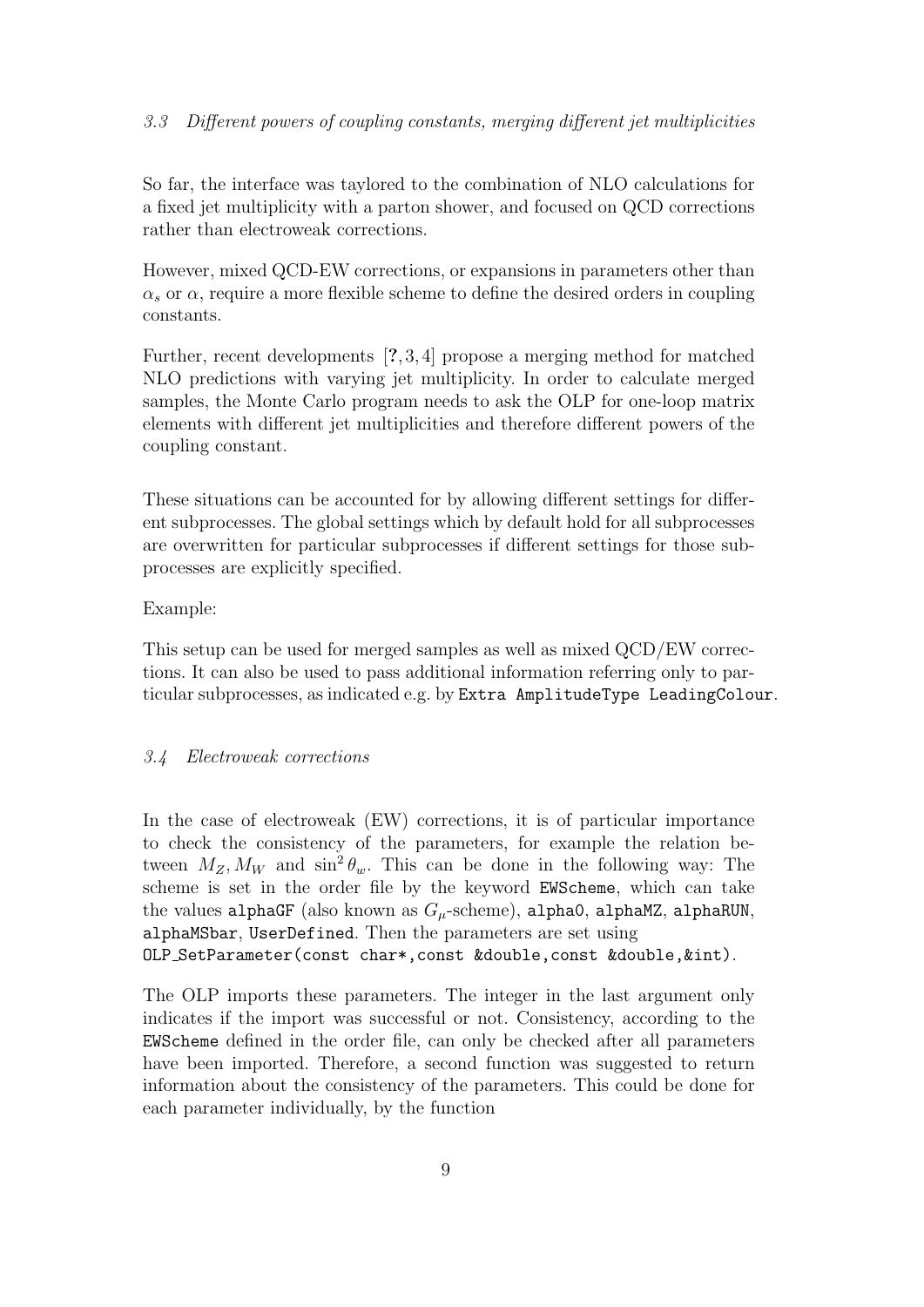```
AlphasPower 2
# process list 2j
1 1 \rightarrow 1 11 -1 \rightarrow 1 -11 -1 \rightarrow 2 -21 -1 \rightarrow 21 21
21 21 -> 21 21
AlphasPower 3
Extra AmplitudeType LeadingColour
# process list 3j
1 1 -> 21 1 1
1 -1 \rightarrow 21 1 -11 -1 \rightarrow 21 2 -21 -1 -> 21 21 21
21 21 -> 21 21 21
AlphasPower 4
Extra AmplitudeType Tree
# process list 4j
21 21 -> 21 21 21 21
1 -1 -> 21 21 21 21
1 -1 \rightarrow -2 2 -2 21 -1 \rightarrow -1 1 -1 121 21 -> 21 21 21 21
```
Fig. 4. Example of the part of an order file containing different settings for different sets of subprocesses.

## OLP GetParameter(char\*,&double,&double, &bool)

where char denotes the same keyword as in OLP SetParameter. After the OLP has checked the dependencies, this function returns false in its last argument if the parameters are found not to be consistent within a given EWScheme. If the EW scheme is UserDefined, the fourth argument should by definition always return true. If the last argument has been set to false by the OLP, the program should stop.

#### The discussions in Les Houches lead to the following:

The EW scheme UserDefined, which leaves it to the OLP to ensure consistency, is the most likely one to be actually used by the OLPs. This makes the function OLP\_GetParameter obsolete.

Therefore the current agreement is to not introduce a function OLP\_GetParameter.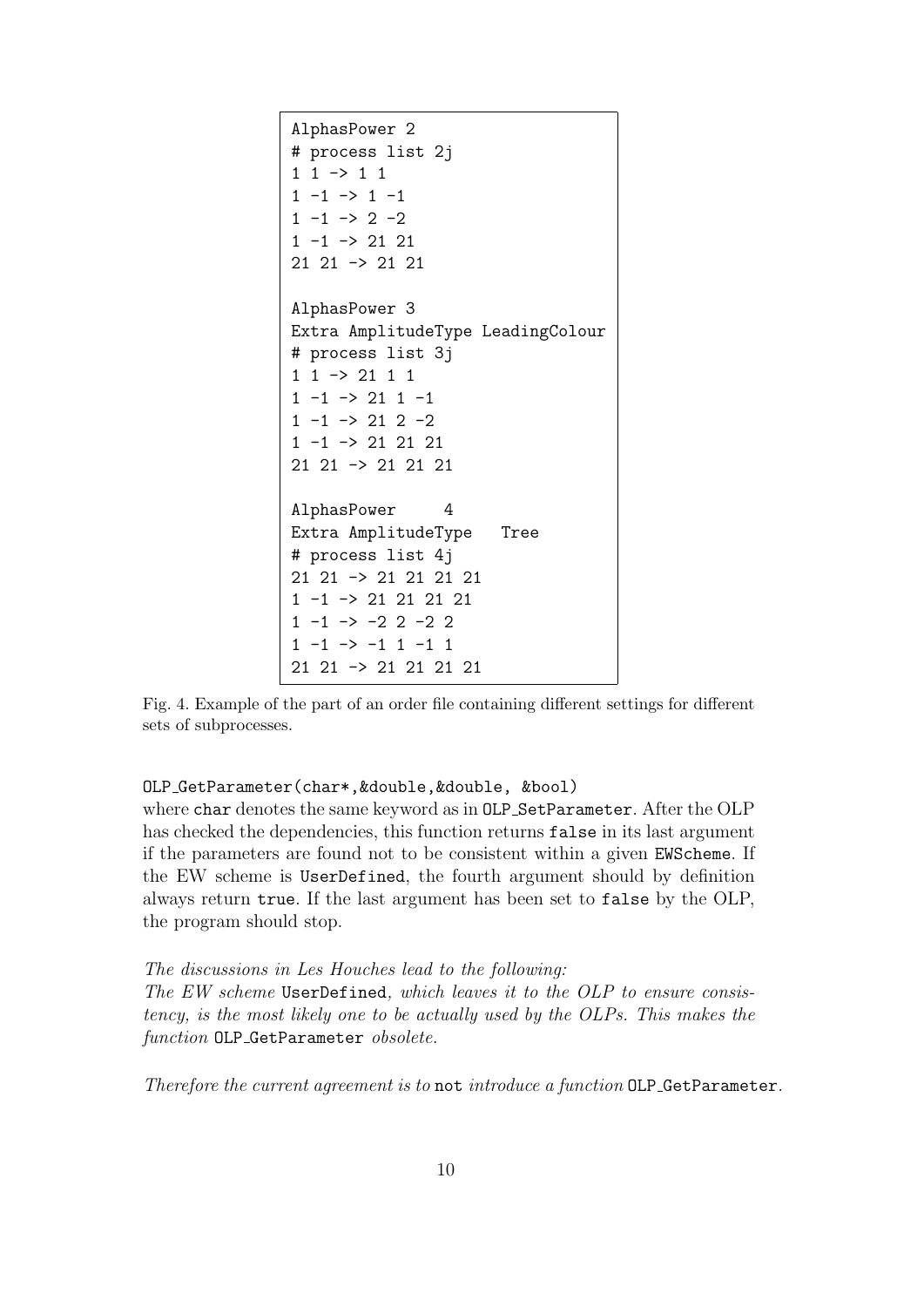#### 3.5 Loop induced processes

There should be a keyword in the order file defining the process as LoopInduced, taking the values true or false. The default is false. The Monte Carlo program should then adjust the phase space integration to take into account the fact that a tree level matrix element does not exist.

## 3.6 Extras

The keyword Extra can be used to write special requirements relevant to the OLP into the order file. Apart from writing them into the order file, the MC will ignore them (unless they are known and relevant to the MC).

For example, requirements concerning a colour expansion could be put under the Extra flag. The default is that amplitudes are summed over final state colours and polarisations and averaged over initial state colours and polarisations. It should be possible to change this by

> Extra HelAvgInitial no Extra ColAvgInitial no Extra MCSymmetrizeFinal no

where MCSymmetrizeFinal refers to the symmetry factor introduced for identical particles in the final state.

## 3.7 Polarisation and colour information

Going beyond the generic case of colour and helicity summed matrix elements it seems almost impossible to satisfy special needs of different programs with one global standard. The options below can be considered as suggestions how to set up an interface, but the details probably remain to be implemented individually between specific programs. If supported by the MC, special setups can be communicated by the Extra flag.

#### Helicity

The main problem here is the question how to pass information about the helicity basis used by the MC/OLP. For fermions (both massless and massive), it is sufficient to specify the two light-like vectors which define the light-cone decomposition. For massless vector bosons, the situation is rather easy, specification of the reference vector is enough. For massive vector bosons, the situation is more tricky. The least ambiguous way seems to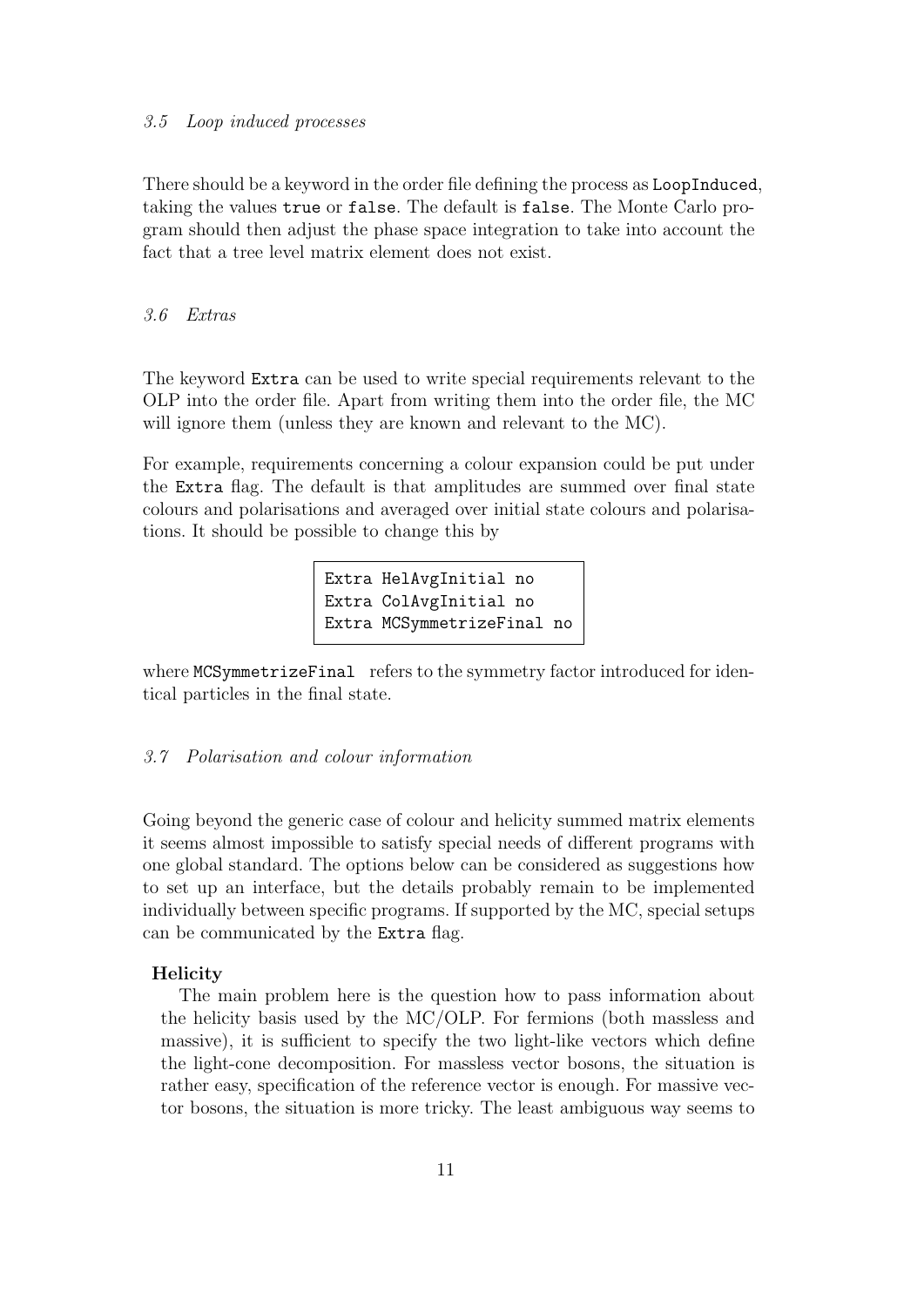be to specify polarisation vectors.

The consensus reached in the discussion allows for two options:

PolvecsAll: specify polarisation vectors for all particles

PolvecsMVB: specify polarisation vectors for (polarized) massive vector bosons only, for the remaining particles specify reference vectors for helicity projection.

#### Colour

It would be very useful to be able to return partial amplitudes in a colour decomposition, or coefficients of a colour correlation matrix. In this case the colour basis has to be defined. The colour flow decomposition  $[?$ , 6 seems to be the most convenient.

In principle, a keyword to pass non-standard colour information was already in place in the original proposal: OperationMode was defined to allow CHsummed, Csummed, Hsummed, NOTsummed, LeadingColour. However, how to define and return the individual coefficients still remains to be worked out, and Csummed, Hsummed, NOTsummed have been retired in favour of putting such flags into Extra. Further, it is the responsibility of the user to make sure that the approximations behind the keyword LeadingColour are the same in the OLP and the MC program. Therefore, it was also suggested that LeadingColour should be replaced by ColourExpansion, supplemented by the power i in a  $1/N^i$  expansion.

Obviously, if one of the contractors cannot provide the detailed colour or helicity information requested, the calculation should exit at the stage of OLP\_Start.

3.8 Restrictions such as diagram filters, exploitation of special symmetries, etc.

The keyword ActiveParticles in the order file can be used to remove unwanted particles from the code generation. The possibility to exclude particles by a keyword ExcludeParticles is also defined, as the list of active particles is usually larger. Restrictions like confining the set of diagrams to resonant diagrams only can be set in the MC input card. The one-loop provider should make sure that all settings are coherent with possible filters in the OLP program. It was found that anything more than that is too error prone. However, OLP specific restrictions can be imposed using the keyword Extra.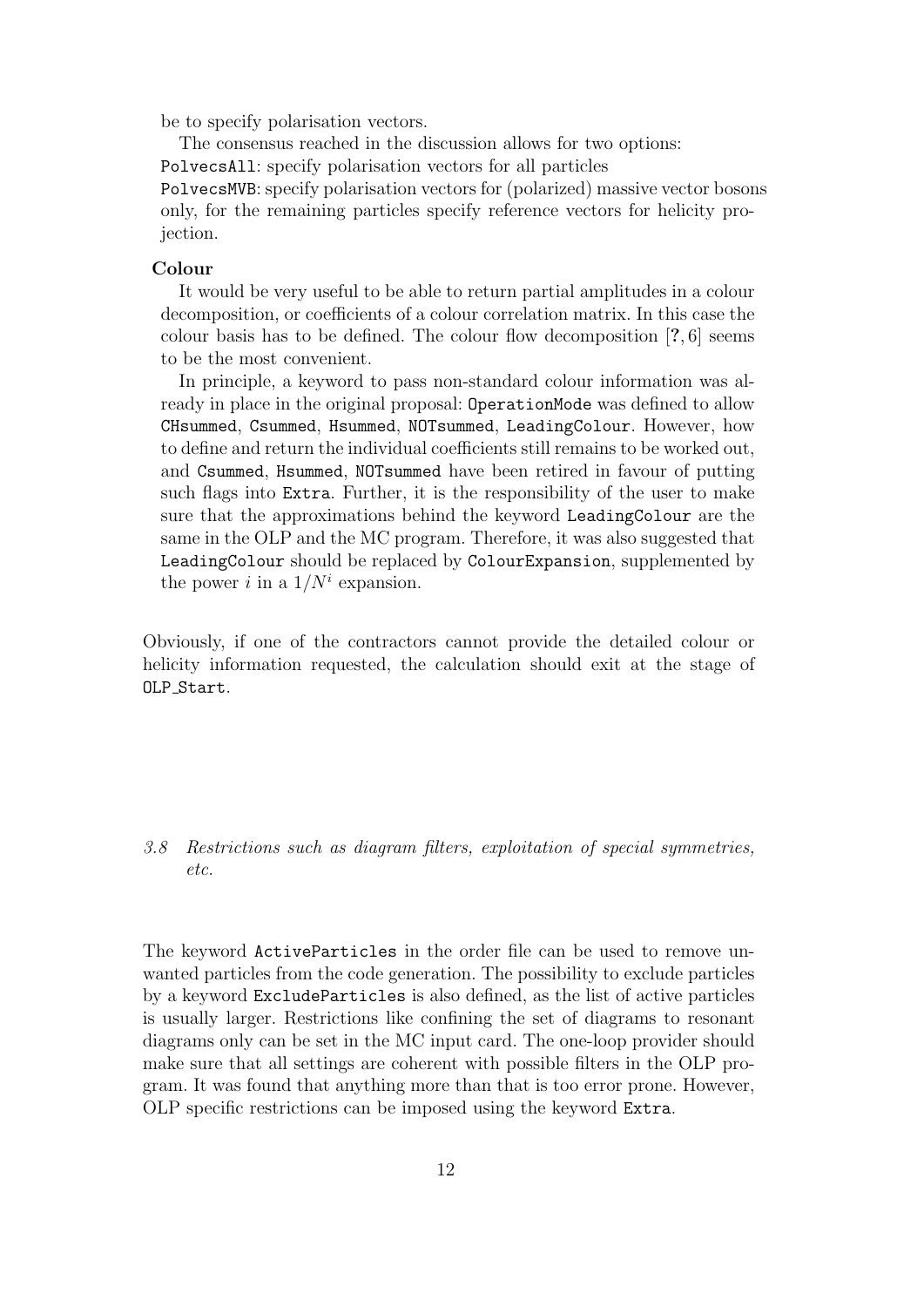#### 4 Conclusions

#### Acknowledgements

We would like to thank the CERN TH/LPCC Institute on SM at the LHC for hospitality and for providing a stimulating environment to discuss these matters. We would also like to thank the Les Houches 2013 organizers for providing a platform (e.g. Wikipages) and again a stimulating environment to work out this Accord.

#### A List of valid keywords for order/contract file

InterfaceVersion: Can take the values BLHA1 or BLHA2. This clarifies already in the initialisation phase if the new standards are supported by both MC nad OLP.

Model: SM, SMdiag, MSSM.

For BSM standards, the UFO [2] format has been proposed.

- MassiveParticles: defines a list of massive particles at the level of the order file, for example MassiveParticles 5, 6. This also implies that the light quark masses are set to zero.
- ActiveParticles: can be used to restrict the particles entering the calculation to the specified set. The particles should be listed behind the keyword, denoted by their PDG codes.
- ExcludedParticles: can be used to exclude particles which are contained by default in Model. The particles should be listed behind the keyword, denoted by their PDG codes.
- AlphasPower: integer which specifies the  $\alpha_s$  power of the Born cross section. (Can also be used for sub-processes, power refers to cross section rather than amplitude level).
- AlphaPower: integer which specifies the  $\alpha$  power of the Born cross section. The default is zero.
- CorrectionType: the type of higher order correction should be specified. Standard keywords are QCD, EW or QED.

used only in the mode QCD so far.

IRregularisation: the IR regularisation scheme used. Possible choices for QCD are CDR, DRED.

used in the mode DRED  $[7]$  and CDR  $[8]$  so far.

TreatUnstable: defines how to treat unstable phase space points. Possible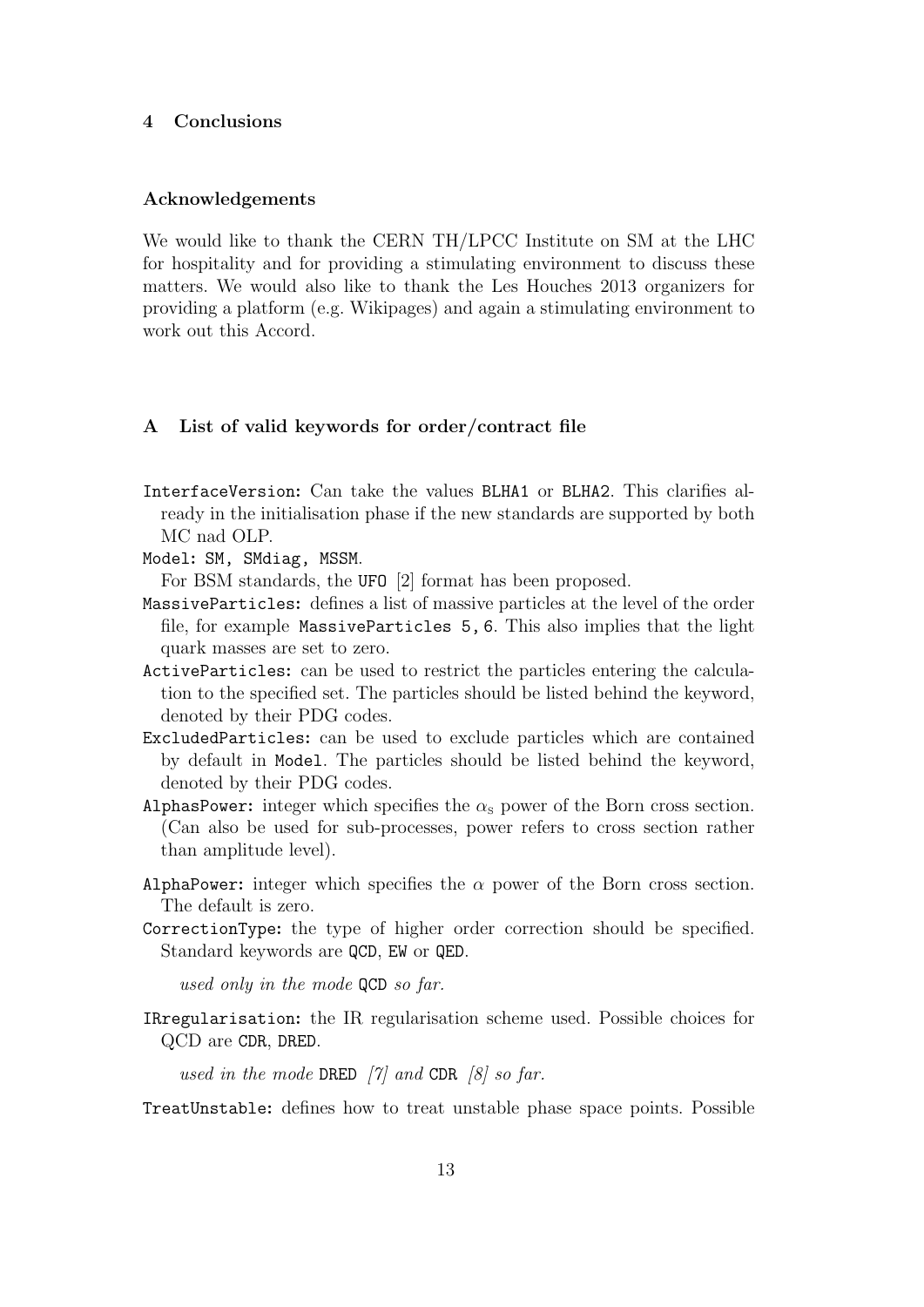values are discard, sloppy, debug.

- Precision: precision threshold which divides points into "stable" or "unstable". Should be a relative accuracy, resulting from OLP internal stability checks.
- LoopInduced: indicates that the process has no tree level. The default is False.

IRsubtractionMethod: specifies the IR subtraction method, e.g. DipoleSubtraction,

FKSSubtraction, AntennaSubtraction.

used only in the (SHERPA default) mode DipoleSubtraction so far.

Extra: This keyword can be used to write special requirements relevant to the OLP into the order file. Apart from writing them into the order file, the MC will ignore them (unless they are known and relevant to the MC).

EWScheme: used schemes (discussed in the text) can be flagged by the keywords alpha0, alphaMZ, alphaGF, alphaRUN, alphaMSbar, UserDefined (default). MassiveParticleScheme: a standard choice is OnShell.

WidthScheme: defines the treatment of unstable particles. Standard values are ComplexMass, FixedWidth, RunningWidth, PoleApprox.

PolvecsAll: specify polarisation vectors for all particles.

PolvecsMVB: specify polarisation vectors for (polarized) massive vector bosons only, while for fermions specify reference vectors for light-cone decomposition.

# B List of keywords contained in the original proposal which have been retired

- MatrixElementSquareType: the type of the returned amplitude information. This flag was intended to distinguish colour  $(C)$  and helicity  $(H)$  treatment. Possible values were defined as CHsummed, Csummed, Hsummed, NOTsummed. This keyword has been retired. The default is CHsummed. The flag Extra could be used to accommodate for the keywords HelAvgInitial, ColAvgInitial, MCSymmetrizeFinal.
- ModelFile: the model file from which parameters have to be read. Originally proposed to use files in the Susy Les Houches Accord (SLHA) [9,10] format, ∗.slh for passing model parameters.

Keyword replaced by Model. For BSM, SLHA format replaced by UFO [2] format.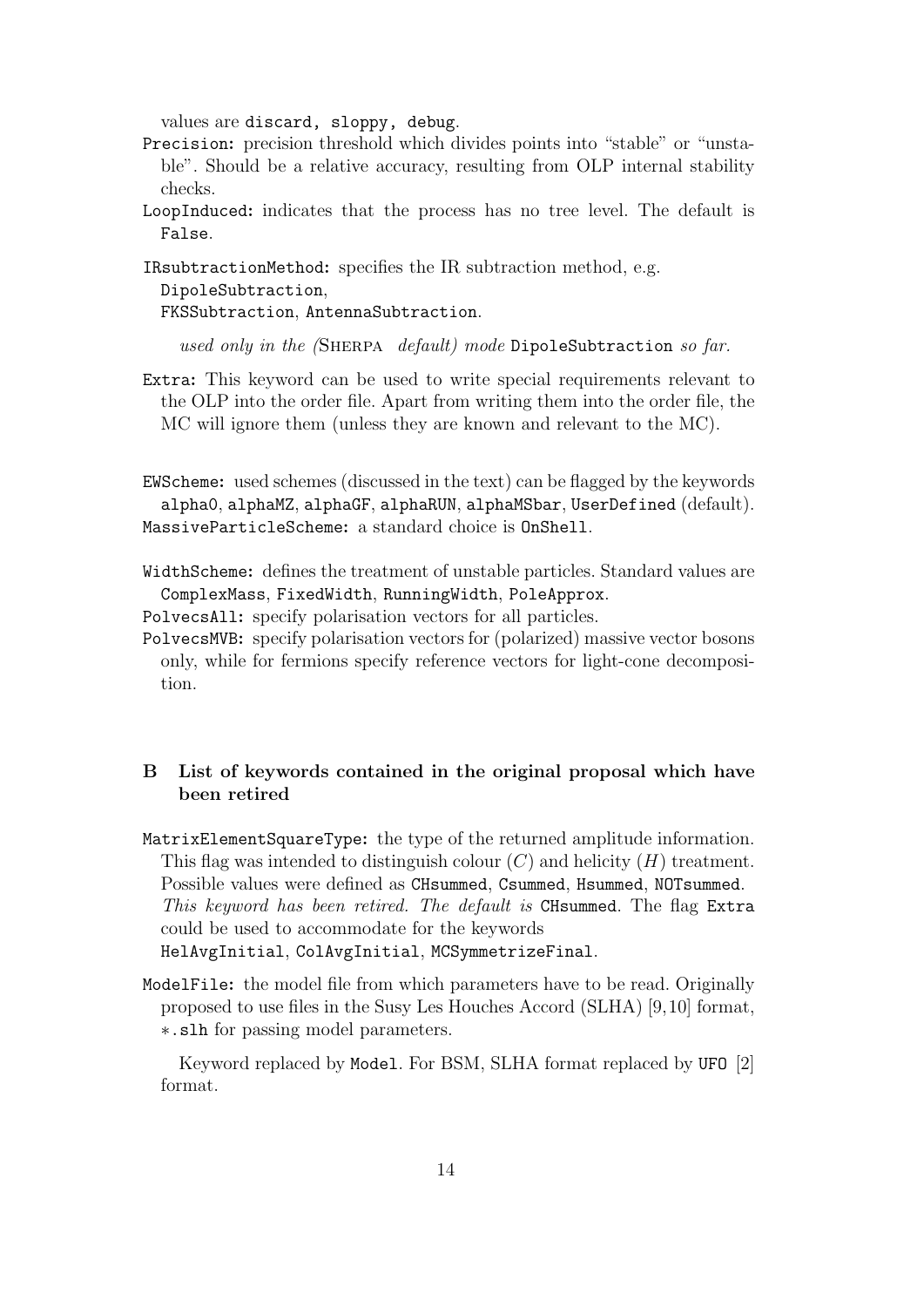OperationMode: the operating mode of the OLP. This optional flag was intended to specify OLP defined approximations to the one-loop contribution, e.g. LeadingColour, HighEnergyLimit, etc.

used only in the mode CouplingsStrippedOff so far.

The keyword CouplingsStrippedOff turned out to be ambiguous in the presence of EW couplings and therefore will not be used any longer. The keyword OperationMode has become obsolete altogether, as all extra requirements are now put with dedicated keywords into the global flag Extra, which defines settings which matter to the OLP, while being ignored by the MC.

SubdivideSubprocess: this flag tells the user if a given process is represented in a split form to allow for multi-channel Monte Carlo sampling.

Unused so far, will be retired.

- ResonanceTreatment: has been replaced by WidthScheme, as, for example, the complex mass scheme also concerns non-resonant propagators.
- Csummed , Hsummed, NOTsummed also have been retired. The default now is CHsummed, which also implies an average over initial state colours and polarizations.

# References

- [1] T. Binoth, F. Boudjema, G. Dissertori, A. Lazopoulos, A. Denner, et al. A Proposal for a standard interface between Monte Carlo tools and one-loop programs. Comput.Phys.Commun., 181:1612–1622, 2010.
- [2] Celine Degrande, Claude Duhr, Benjamin Fuks, David Grellscheid, Olivier Mattelaer, et al. UFO - The Universal FeynRules Output. Comput.Phys.Commun., 183:1201–1214, 2012.
- [3] Stefan Hoeche, Frank Krauss, Marek Schonherr, and Frank Siegert. QCD matrix elements + parton showers: The NLO case. 2012.
- [4] Thomas Gehrmann, Stefan Hoche, Frank Krauss, Marek Schonherr, and Frank Siegert. NLO QCD matrix elements + parton showers in  $e^+e^-$  to hadrons. JHEP, 1301:144, 2013.
- [5] Neil D. Christensen and Claude Duhr. FeynRules Feynman rules made easy. Comput.Phys.Commun., 180:1614–1641, 2009.
- [6] Vittorio Del Duca, Lance J. Dixon, and Fabio Maltoni. New color decompositions for gauge amplitudes at tree and loop level. Nucl.Phys., B571:51–70, 2000.